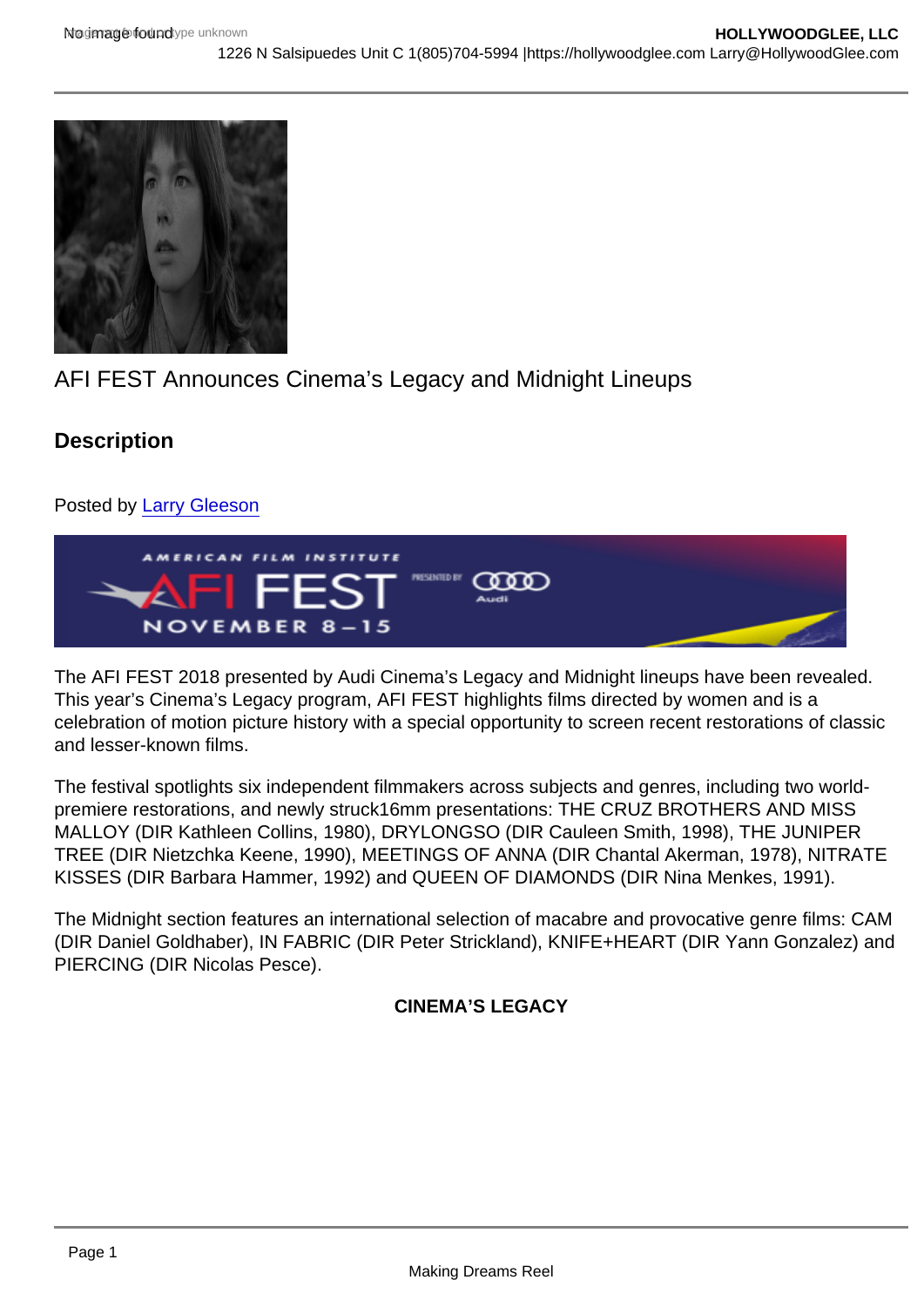**THE CRUZ BROTHERS AND MISS MALLOY** – This charming feature debut from recently rediscovered filmmaker Kathleen Collins (LOSING GROUND), THE CRUZ BROTHERS AND MISS MALLOY follows three Puerto Rican brothers who, under the watchful eye of their father's ghost, are enlisted to help an eccentric elderly widow restore her home before her own anticipated death. DIR Kathleen Collins. SCR Kathleen Collins, Henry H. Roth, Jo Tavener. CAST Rae Ferguson, SylviaField, Cesar Gonzalez, Susan Hurst, Susan Lukas, Jose Machado. USA

**DRYLONGSO** – While photographing "America's most endangered species" — the African-American male — Pica Sullivan encounters Tobi, disguised in men's clothing to avoid her abusive boyfriend. Like its title, DRYLONGSO — an old term meaning "ordinary" — the issues addressed in Cauleen Smith's powerful and little-seen 1998 film remain appallingly ordinary to young African-American men and women. New 16mm print courtesy of the Academy Film Archive. DIR Cauleen Smith. SCR Salim Akil, Cauleen Smith. CAST Toby Smith, April Barnett, Will Power. USA

**THE JUNIPER TREE (EINITREO)** – This beautiful restoration exhumes Nietzchka Keene's unheralded debut, a feminist interpretation of the Brothers Grimm fairytale that underscores the uncertain safety of women in a patriarchal society. Filmed in Iceland, this atmospheric fantasy features a 20-year-old Björk as Margit, who escapes with her sister Katla when their mother is killed for practicing witchcraft. World Premiere of the Wisconsin Center for Film & Theater Research 2018 restoration with funding provided from The Film Foundation and the George Lucas Family Foundation. DIR Nietzchka Keene. SCR Nietzchka Keene. CAST Björk Gudmundsdottir, Bryndis Petra Bragadottir, Valdimar Orn Flygenring, Gudrun S. Gisladottir, Geirlaug Sunna Pormar. Iceland

**MEETINGS OF ANNA (LES RENDEZ-VOUS D'ANNA)** – In Chantal Akerman's 1978 masterwork, Anna (Aurore Clément) is a respected Belgian filmmaker on a no-frills European tour promoting her latest film. As Anna travels from city to city, she has a series of startling encounters with different men and women, all of which seem to underscore her uneasy place in an increasingly dreary and anonymous Western Europe. DIR Chantal Akerman. SCR Chantal Akerman. CAST Aurore Clément, Helmut Griem, Magali Noël. France, Belgium, West Germany

**NITRATE KISSES** – The debut feature from celebrated filmmaker Barbara Hammer, NITRATE KISSES is an experimental excavation of queer histories, a celebration of difference across communities and a lament for histories lost to cultural repression. New 16mm print courtesy of the Academy Film Archive. DIR Barbara Hammer. USA

**QUEEN OF DIAMONDS** – A seminal work by experimental narrative filmmaker Nina Menkes, this film stars her sister and longtime collaborator Tinka Menkes as a blackjack dealer at a desert casino. The resulting film is a hypnotic trance of white bones and blue sky, the occasional oasis, the dark nights punctuated by neon. Restored by the Academy Film Archive and The Film Foundation, with funding provided by the George Lucas Family Foundation. DIR Nina Menkes. SCR Nina Menkes. CAST Tinka Menkes, Emellda J. Beech. USA

## **MIDNIGHT**

**CAM** – Lola (Madeline Brewer of THE HANDMAID'S TALE) is a modern-day camgirl who makes her living through online private chats, but her world is about to turn upside down. Written by former camgirl Isa Mazzei, this thriller is one of the most surprising and intelligent films of the year. DIR Daniel